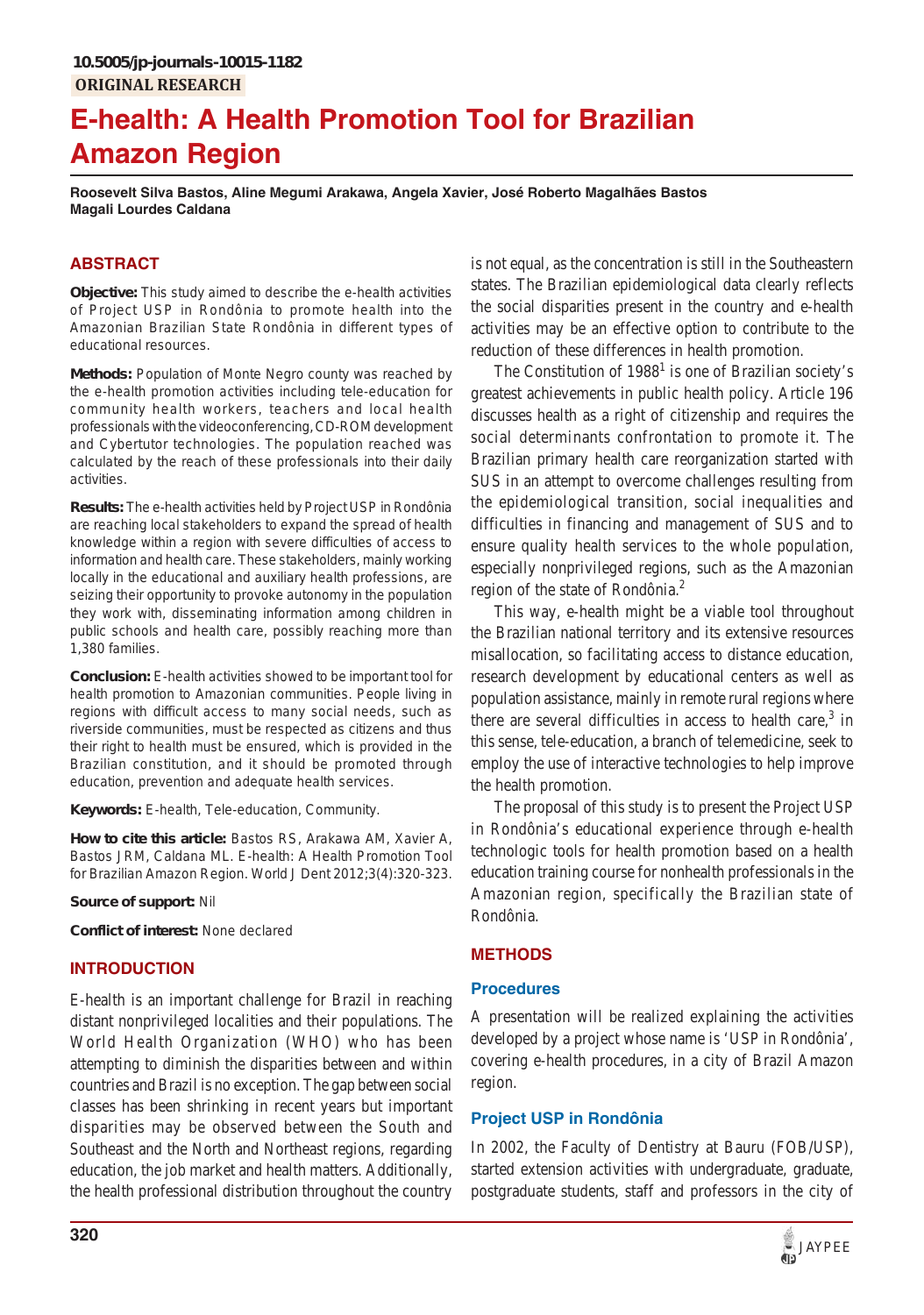Monte Negro, in Dentistry, Speech Language Pathology and Hearing sciences. Activities conducted personally are health education, disease prevention and health care activities aimed to promote health and improve quality of life. Expeditions run twice a year in January and July, being preceded by a preparatory course, over 2 weeks with undergraduate and postgraduate participants to study the population's reality about actions developed during each expedition.<sup>4</sup>

The municipality of Monte Negro has a total population of 14,091 inhabitants, according to the Brazilian Institute of Geography and Statistics, 2010, of which 53% of subjects are male and 45% are female. Approximately half the population lives in rural areas.5

## **Participants**

The project looks for involving people who will be able to make health promotion and health education. So the focus here will be in the training courses for public schoolteachers, for community health workers (CHW) and assistant health professionals. All of them were invited to participate in these training courses, without any cost.

## **E-health Activities**

Among the distance educational activities realized were videoconferencing, a cybertutor and the development of an educational material. These courses were developed in order to provide local stakeholders with the knowledge necessary to reflect critically about their living and health conditions, seeking ways to improve their choices and autonomy.

# **RESULTS Health Training Description**

Health training courses were directed to assistant health and education professionals with focus on the areas of Dentistry, Speech Language Pathology and Hearing sciences. The courses were conducted in person and by distance, with the videoconferencing technology.

Health assistant professionals, especially CHW, were trained with information related to the aging process and the most common physiological changes related to speechlanguage and hearing sciences. The study conducted in person was realized during the expeditions of the 'USP in Rondônia' in Monte Negro. Discussions aroused when CHW brought to light what was happening in the communities where they work everyday, enabling reflection on what has been exposed to them and even individual assimilation, which characterizes the practice of health education. The course was given in 20 hours in person, and the approached content were inserted in a support material (CD-ROM) which was given for the CHW, to make the consulting on it if it be necessary.<sup>6</sup>

The health education for the public school teachers was conducted in two parts, the face-to-face encounters along the expeditions. The issues dealt with were aspects related to children and adolescents' speech-language and hearing pathology and dental health. In times when the course was taught, graduate students also were present and assisted at times when discussions were encouraged. At all times, professors and postgraduate students were also present.

Later, these schoolteachers from public primary and secondary level of education and assistant health professionals from public service were offered a distance training course provided by tele-education through videoconference—interactive technologies in real time enabling knowledge construction as a means to facilitate access to remote areas, with precarious health conditions and far from large urban centers. The focus of the activity offered was health education, with modules for teachers. The course lasted 90 hours, 55 hours by distance and 35 hours in person. However, at times, this educational process was hindered due to the barriers that emerged, among them, the signal quality required for the videoconference proper completion which was sometimes interrupted due to bad weather—heavy Amazonian rains and winds in Monte Negro or even when a mango dropped through the electric wire, as happened once. Moreover, the damage triggered by the rains also seriously interfered in the participants' presence in videoconferences for those who lived in rural areas, as they could not get around to the urban area in time.

Furthermore, a cybertutor was developed to the participants with focus about the aging process divided into modules developed covering topics, such as quality of life and speech therapy and dental changes in the elderly as well as primary health hygiene needs. An online platform for integration of content on the subject was used. These functioned as support material for lessons and reinforcement of the previous videoconference. The material was used by 20 teachers from public primary and secondary education of Monte Negro. The teacher contact with the children and their families enabled the spread of appropriate knowledge and habits to promote health.

The Figure 1 shows the activities realized and reached population with direct and indirect way. The topics hereafter will present these data:

• Community health workers: A total of 44 CHW were invited to participate in the activities but only 29 attended the meetings. The health training reached 29 CHW, and 20.7% of these attend urban dwellers and 79.3% rural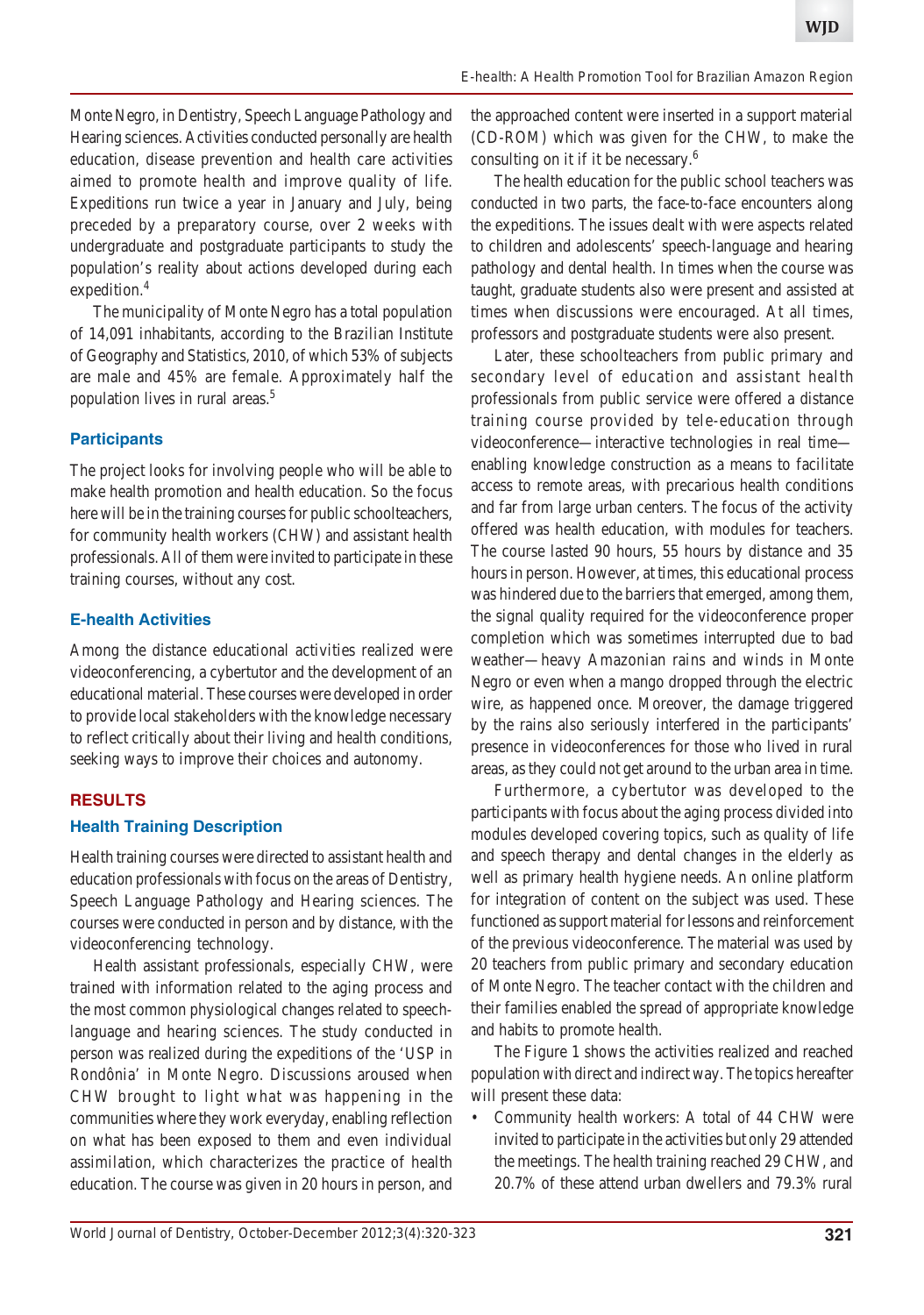

**Fig. 1:** E-health activities realized in the Amazon region

dwellers. Rural area is a large territory there and without the CHW insertion people would have huge difficulties in accessing public services especially health services, being essential the CHWs' work to facilitate the access to health care services and consequently the improvement of this population's quality of life.

- Teachers of public education: 17 teachers attended whole training course with direct benefit for each teacher family. Furthermore, about 30 children compose each classroom, thus indirectly benefiting their families.
- Health professionals: This group was composed by nurses, nursing technicians and psychologists, which their work is directly focused with, the entire population each day by demand, hence, spreading health information and promoting health daily.

The courses offered to health professionals and teachers provided a better understanding about the issues of oral health, general and speech as well as the importance of continuing health education activities with the people, for it has the ability to consciously make choices and these choices are best for your health and quality of life.

The e-health activities offered to health assistant professionals provide an opportunity for local professional development, promoting an effective role in the community, mainly living in the countryside, with severe difficulties of access to information and health care. Thus, these education and health professionals will be able to work with the community in order to enable the population to exercise the autonomy to reflect and make choices with the chance for the healthiest. These successful experiences may be expanded and multiplied to other communities in the Amazonian interior where access to information and training courses is restricted nevertheless e-health tools might reach by the internet.

#### **DISCUSSION**

The municipality of Monte Negro is located within the State of Rondônia, a region far from Brazilian central areas, where

the professionals who live there have difficulties acquiring new knowledge and conducting refresher courses, continuing education or specialization, due to difficulties in moving to the big centers or lack of courses provided to local professionals. Thus, distance education is an essential tool that enables the qualification of these professionals, which would otherwise be very difficult.

The improvement of internet connectivity for health care may be promoted by telecommunication technologies, such as the telehealth, thus diminishing professional isolation. Telehealth is perceived as having a positive impact on several dimensions of health service delivery, reflecting in the workforce in remote regions.<sup>7</sup>

Health promotion presupposes the recognition of health as a right of citizenship, expressed in better living conditions, more resolute services and comprehensive actions, with a focus on encouraging intersectoral and community organization for the exercise of social control. Therefore, health promotion is achieved through the articulation between different public sectors and private ones.<sup>8</sup>

The training courses offered to health professionals and educators living in the municipality of Monte Negro aim to qualify these professionals to act as multipliers of information and health education to provide the urban and rural populations ability to critically evaluate their life situation and health and to seek ways to improve them, also to enable the known of their rights as citizens and charge of the public offer quality services to the population. The courses were realized with participation of 59 individuals directly, but it is important to see the people indirectly benefitted in the community.

The concept of empowerment is related to the process by which communities, organizations and/or individuals become able to develop the power to act effectively on the necessary changes in their lives. The individual level refers to the empowerment built by the individual to have the freedom to reflect on the goals that he or she wants to pursue.